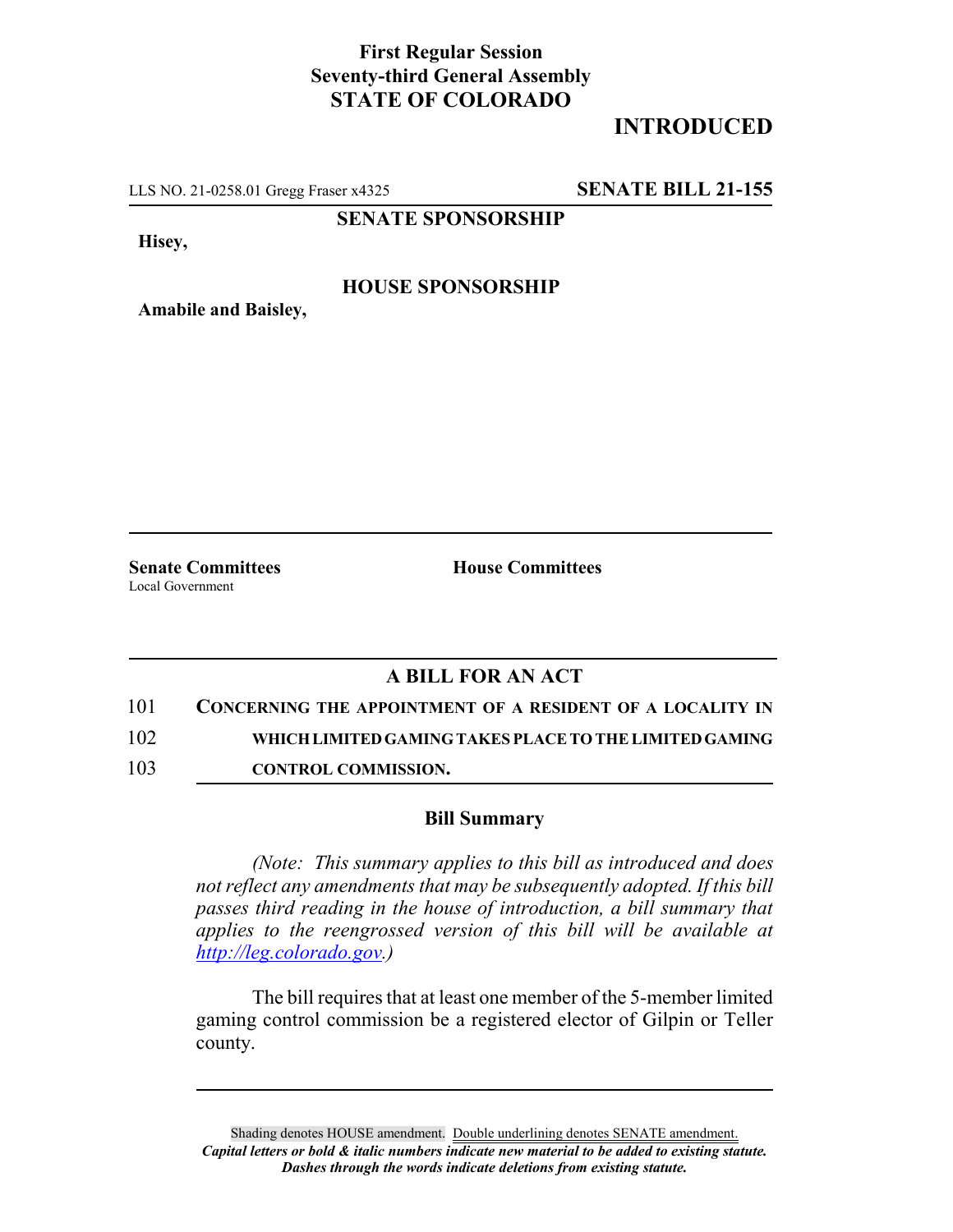*Be it enacted by the General Assembly of the State of Colorado:*

- **SECTION 1.** In Colorado Revised Statutes, 44-30-301, **amend** 3 (1) introductory portion and  $(1)(a)$  as follows:
- 

 **44-30-301. Colorado limited gaming control commission - creation.** (1) There is hereby created, within the division of gaming, the Colorado limited gaming control commission. The commission shall consist of five members, all of whom shall be citizens of the United States and residents of this state who have been residents of the state for the past five years. The members shall be appointed by the governor, with the consent and approval of the senate. No member shall have been convicted of a felony or gambling-related offense, notwithstanding the provisions of section 24-5-101. No more than three of the five members shall be members of the same political party and no more than one member shall be from any one congressional district; EXCEPT THAT THE MEMBER WHO IS A REGISTERED ELECTOR OF TELLER OR GILPIN COUNTY MAY RESIDE IN THE SAME CONGRESSIONAL DISTRICT AS ONE OF THE OTHER 17 MEMBERS. At the first meeting of each fiscal year, a chairman CHAIR and 18 vice-chairman VICE-CHAIR of the commission shall be chosen from the membership by a majority of the members. Membership and operation of the commission shall additionally meet the following requirements:

 (a) One member of the commission shall have had at least five years' law enforcement experience as a peace officer certified pursuant to section 24-31-305; one member shall be an attorney admitted to the practice of law in Colorado for not less than five years and who has experience in regulatory law; one member shall be a certified public accountant or public accountant who has been practicing in Colorado for at least five years and who has a comprehensive knowledge of the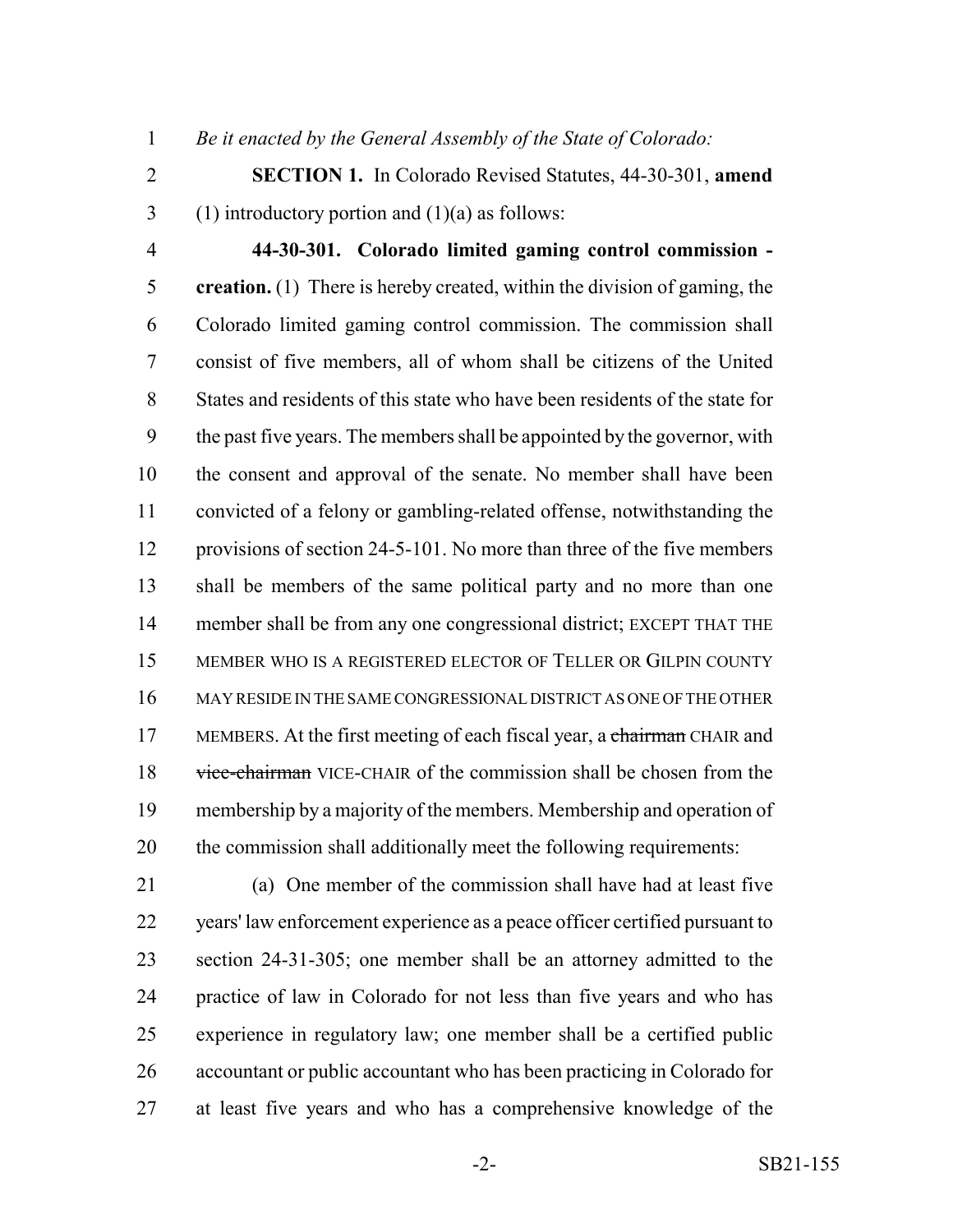principles and practices of corporate finance; one member shall have been engaged in business in a management-level capacity for at least five years; and, EFFECTIVE JULY 1, 2023, one member shall be a registered 4 elector of the state who is not GILPIN OR TELLER COUNTY. THE REGISTERED ELECTOR MEMBER OF THE COMMISSION MAY BE employed in  $\frac{any}{ay}$  A profession or industry otherwise described in this subsection (1)(a), BUT SHALL NOT OCCUPY THE PLACE ON THE COMMISSION THAT IS RESERVED FOR A PERSON EMPLOYED IN THAT PROFESSION OR INDUSTRY. **SECTION 2.** In Colorado Revised Statutes, 44-30-401, **amend**  $(1)(a)$  and  $(1)(b)$  as follows:

 **44-30-401. Conflict of interest.** (1) Members of the commission and employees of the division are declared to be in positions of public trust. In order to ensure the confidence of the people of the state in the integrity of the division, its employees, and the commission, the following restrictions shall apply:

 (a) EXCEPT AS OTHERWISE PROVIDED IN SUBSECTION (1)(b) OF THIS SECTION, no member of the commission, an ancestor or descendant of a member, including a natural child, child by adoption, or stepchild, or a brother or sister of the whole or half blood of a member, or an uncle, aunt, nephew, or niece of the whole blood of a member, shall have any interest of any kind in a license issued pursuant to this article 30 or own or have any interest in property in any county where limited gaming is 23 permitted. The provisions of this subsection  $(1)(a)$  shall apply to spouses of commission members in like fashion as to members.

 (b) No member of the commission or employee of the division, including the director, and no member of the immediate family of a member or employee of the division, shall have any interest, direct or